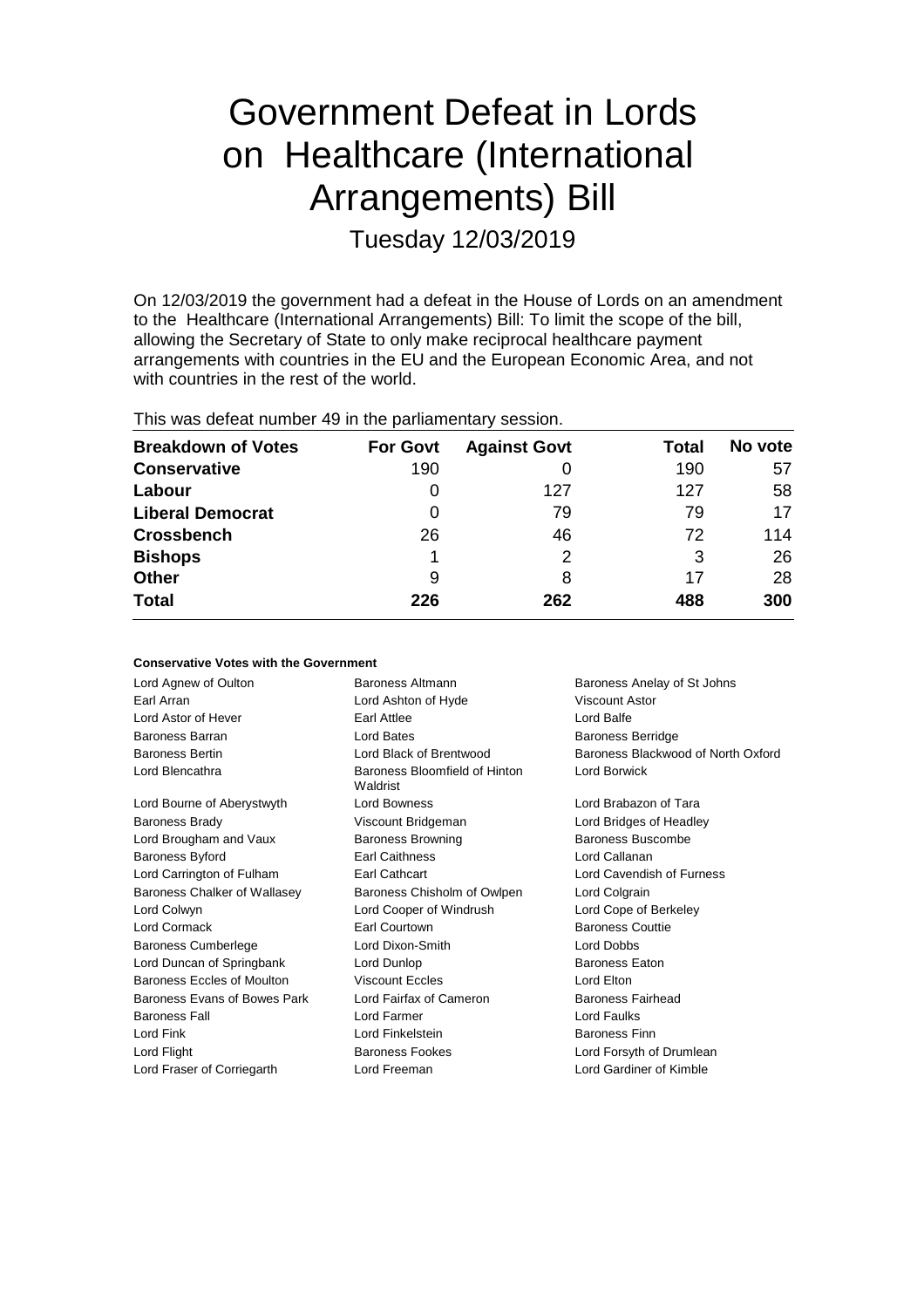Baroness Gardner of Parkes Lord Garel-Jones Lord Geddes Lord Gilbert of Panteg Lord Glenarthur Lord Glendonbrook Baroness Goldie Lord Goodlad Lord Green of Hurstpierpoint Lord Griffiths of Fforestfach Viscount Hailsham Lord Hamilton of Epsom Baroness Hanham Lord Harris of Peckham Lord Haselhurst Lord Hayward Baroness Helic Lord Henley Lord Hill of Oareford Baroness Hodgson of Abinger Lord Holmes of Richmond Earl Home **Baroness Hooper Baroness Hooper Lord Horam** Lord Howard of Rising **Lord Howard of Lympne** Earl Howe Lord Howell of Guildford Lord Hunt of Wirral Lord James of Blackheath Baroness Jenkin of Kennington Lord Jopling Communication Lord Keen of Elie Lord Kirkham Lord Kirkhope of Harrogate Lord Lamont of Lerwick Lord Lang of Monkton Lord Lansley Lord Leigh of Hurley Lord Lexden **Lord Lindsay** Lord Lilley **Communication** Lord Lindsay Lord Lingfield Lord Lucas Lord Lupton Lord MacGregor of Pulham Market Lord Mackay of Clashfern Lord Magan of Castletown Lord Mancroft **Baroness Manzoor Baroness Manzoor** Lord Marland Lord Marlesford Lord Maude of Horsham Lord McColl of Dulwich Baroness McGregor-Smith Lord McInnes of Kilwinning Baroness Meyer Duke of Montrose **Baroness Morris of Bolton** Lord Moynihan Lord Naseby **Baroness Neville-Rolfe** Baroness Newlove Baroness Nicholson of Winterbourne Baroness Noakes Lord Northbrook Lord Norton of Louth Lord O'Shaughnessy **Baroness O'Cathain** Lord Patten **Lord Pickles Baroness Pidding** Lord Popat Lord Porter of Spalding Lord Price Lord Randall of Uxbridge **Baroness Rawlings** Lord Reavenues Lord Reavenues Rawlings Baroness Redfern Lord Renfrew of Kaimsthorn Lord Ribeiro Viscount Ridley Lord Risby Lord Robathan Baroness Rock Lord Rotherwick Lord Sassoon Baroness Sater **Baroness Scott of Bybrook** Baroness Seccombe Earl Selborne Lord Selkirk of Douglas Lord Sheikh Baroness Shephard of Northwold Lord Sherbourne of Didsbury Lord Shinkwin Earl Shrewsbury Lord Smith of Hindhead Baroness Stedman-Scott Lord Strathclyde **Baroness Stroud** Baroness Stroud Baroness Sugg Lord Suri Lord Swinfen Lord Taylor of Holbeach Lord Trefgarne Viscount Trenchard Lord Trimble Lord True Lord Tugendhat Baroness Verma Lord Wakeham **Baroness Warsi** Baroness Warsi Lord Wasserman Lord Wei **Duke of Wellington** Baroness Wheatcroft **Duke** of Wellington Lord Whitby Baroness Wilcox Lord Willetts Baroness Williams of Trafford Baroness Wyld Lord Young of Cookham Viscount Younger of Leckie

### **Conservative Votes against the Government**

#### **Labour Votes with the Government**

### **Labour Votes against the Government**

- 
- Baroness Adams of Craigielea Lord Adonis Lord Allen of Kensington Baroness Bakewell Lord Bassam of Brighton Lord Beecham Lord Berkeley Lord Blunkett Lord Bradley Lord Bragg **Lord Brooke of Alverthorpe** Lord Brookman Lord Browne of Ladyton **Baroness Bryan of Partick** Lord Campbell-Savours Lord Carter of Coles Lord Cashman Baroness Chakrabarti
- Lord Anderson of Swansea **Baroness Andrews** Baroness Andrews Baroness Armstrong of Hill Top Lord Christopher **Lord Clarke of Hampstead** Baroness Cohen of Pimlico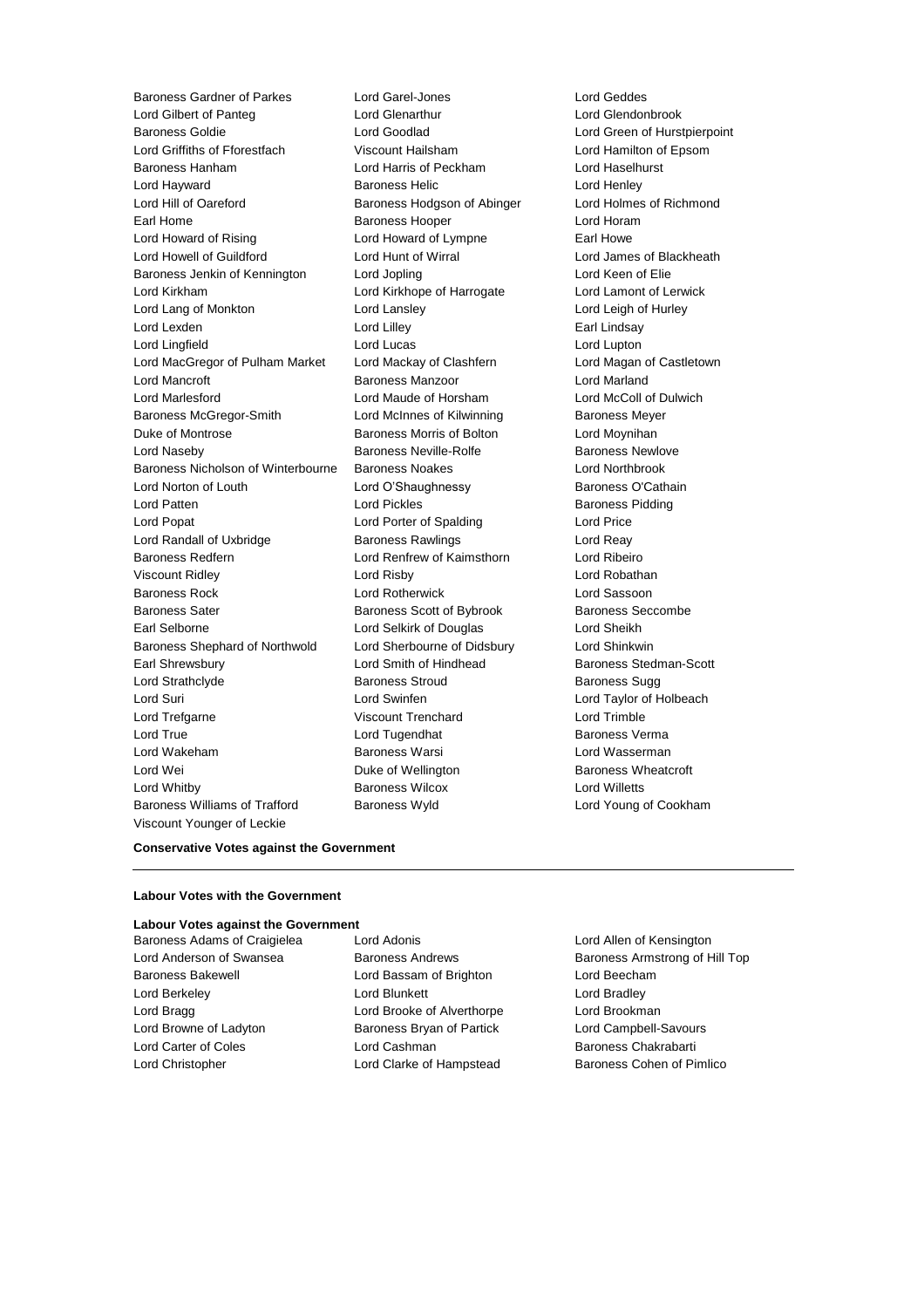Lord Cunningham of Felling Baroness Donaghy Lord Dubs Lord Elder Lord Evans of Watford Lord Faulkner of Worcester Lord Filkin Lord Foulkes of Cumnock Baroness Golding Lord Gordon of Strathblane Baroness Goudie Lord Grantchester Lord Griffiths of Burry Port Lord Grocott Lord Hain Viscount Hanworth Lord Harris of Haringey Lord Haskel Lord Haughey Lord Haworth Baroness Hayter of Kentish Town Baroness Healy of Primrose Hill Baroness Henig Baroness Hilton of Eggardon Lord Hollick Lord Hollick Lord Howarth of Newport Lord Hoyle Lord Hughes of Woodside Lord Hunt of Chesterton Lord Irvine of Lairg **Baroness Jay of Paddington** Baroness Jones of Whitchurch Lord Jones Lord Judd Lord Kennedy of Southwark Baroness Kennedy of Cradley **Lord Kinnock Baroness Kinnock of Holyhead** Baroness Kinnock of Holyhead Lord Knight of Weymouth Baroness Lawrence of Clarendon Lord Layard Lord Lea of Crondall Lord Leitch Lord Lennie Lord Liddle **Baroness Lister of Burtersett** Lord Livermore Baroness Mallalieu **Baroness Mallalieu** Lord Mandelson **Baroness Massey of Darwen** Lord Maxton Lord McAvoy Lord McConnell of Glenscorrodale Baroness McDonagh Baroness McIntosh of Hudnall Lord McKenzie of Luton Lord McNicol of West Kilbride Lord Monks **Baroness Morgan of Huyton** Lord Morgan Lord Morris of Aberavon Baroness Morris of Yardley Lord Murphy of Torfaen **Baroness Osamor** Baroness Osamor Lord Pendry Baroness Pitkeathley Lord Ponsonby of Shulbrede Lord Prescott Baroness Prosser **Example 2** Lord Puttnam **Baroness Quin** Baroness Quin Baroness Ramsay of Cartvale Baroness Rebuck Lord Reid of Cardowan Lord Rooker Lord Rowlands Baroness Sherlock Viscount Simon Lord Smith of Leigh Baroness Smith of Gilmorehill Lord Snape Lord Soley Lord Stevenson of Balmacara Lord Stone of Blackheath Baroness Symons of Vernham Dean Baroness Taylor of Bolton Baroness Thornton Lord Tomlinson Lord Touhig Lord Tunnicliffe **Lord Watson of Invergowrie** Lord West of Spithead Baroness Wheeler **Baroness Whitaker** Lord Whitty Lord Williams of Elvel **Lord Wood of Anfield** Baroness Young of Old Scone Lord Young of Norwood Green

Lord Collins of Highbury **Baroness Corston** Baroness Crawley<br>
Lord Cunningham of Felling **Baroness Donaghy** Baroness Drake

### **Liberal Democrat Votes with the Government**

### **Liberal Democrat Votes against the Government**

| Lord Addington                     | Lord Alderdice                      | Baroness Bakewell of Hardington<br>Mandeville |
|------------------------------------|-------------------------------------|-----------------------------------------------|
| Baroness Barker                    | Lord Beith                          | Baroness Benjamin                             |
| Baroness Bonham-Carter of Yarnbury | Baroness Bowles of Berkhamsted      | Lord Bradshaw                                 |
| <b>Baroness Brinton</b>            | Lord Bruce of Bennachie             | Baroness Burt of Solihull                     |
| Lord Campbell of Pittenweem        | Lord Chidgey                        | Lord Clement-Jones                            |
| <b>Lord Cotter</b>                 | Lord Dholakia                       | <b>Baroness Doocey</b>                        |
| <b>Baroness Featherstone</b>       | Lord Foster of Bath                 | Lord Fox                                      |
| Baroness Garden of Frognal         | Lord German                         | Earl Glasgow                                  |
| Lord Goddard of Stockport          | Lord Greaves                        | <b>Baroness Grender</b>                       |
| <b>Baroness Hamwee</b>             | Baroness Harris of Richmond         | <b>Baroness Humphreys</b>                     |
| Lord Hussain                       | Baroness Hussein-Ece                | Baroness Janke                                |
| <b>Baroness Jolly</b>              | Baroness Kramer                     | Lord Lee of Trafford                          |
| Baroness Ludford                   | Baroness Maddock                    | Lord Marks of Henley-on-Thames                |
| Lord McNally                       | Baroness Miller of Chilthorne Domer | Lord Newby                                    |
| Lord Oates                         | Lord Palmer of Childs Hill          | <b>Baroness Parminter</b>                     |
| <b>Baroness Pinnock</b>            | Lord Purvis of Tweed                | Baroness Randerson                            |